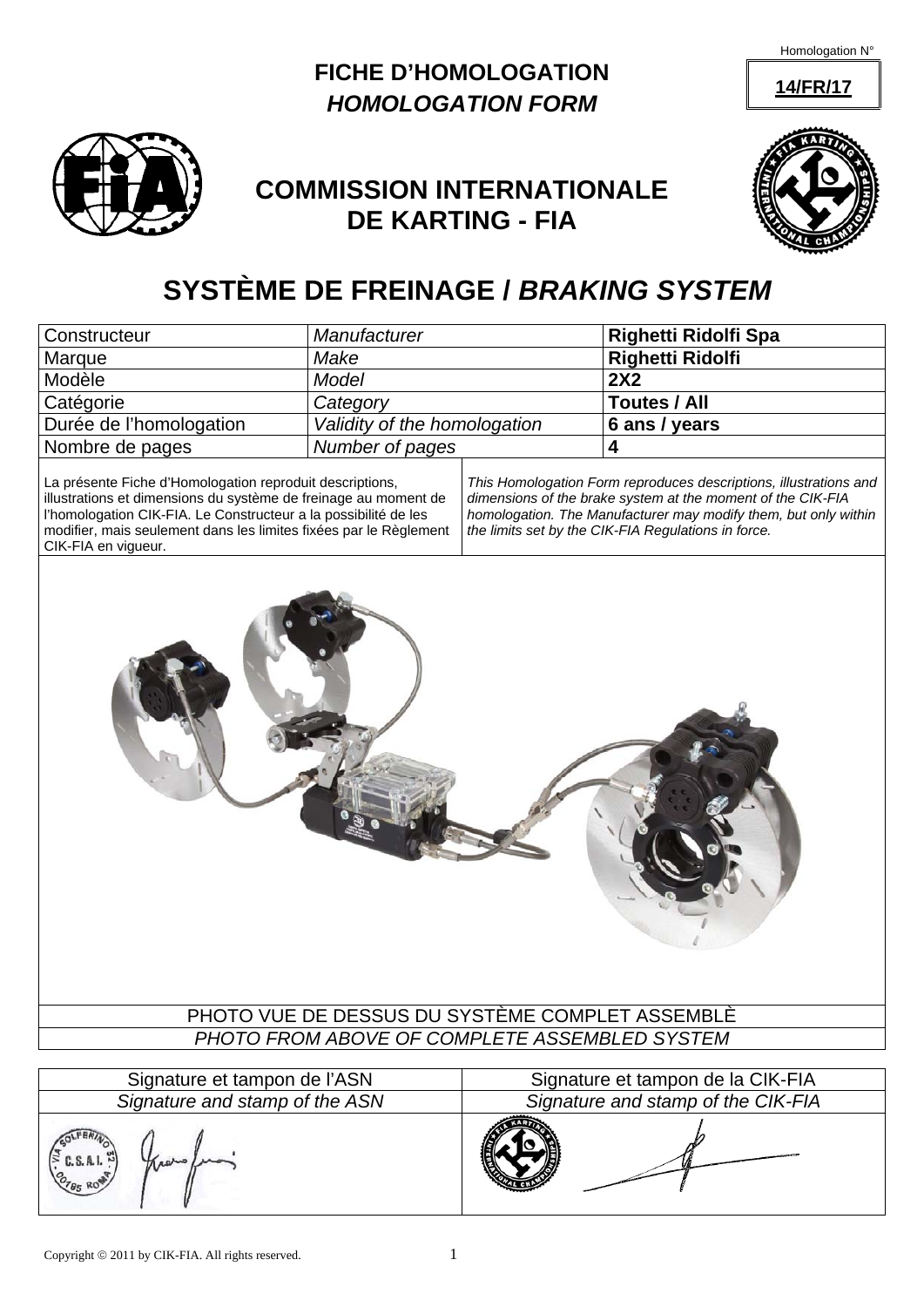#### Homologation N°

**14/FR/17**



**Le dessin technique doit montrer : Maître-cylindre, régulateur, répartiteur, tuyaux, étriers, plaquettes et disques (numérotation selon table ci-dessous)** 

*The technical drawing must show the following: Master-cylinder, regulator, distributor, lines, calipers, pads and discs (with numbering according table below)*

| N°             | DÉSIGNATION (en français)      | <b>DESIGNATION</b> (in english) | Référence catalogue           |
|----------------|--------------------------------|---------------------------------|-------------------------------|
|                |                                |                                 | Catalogue reference<br>number |
|                | PINCE DE FREIN AVANT DX        | FRONT CALIPER DX                | <b>KB098D</b>                 |
| 2              | <b>TUBE DE FREIN</b>           | <b>BRAKE PIPE</b>               | <b>KT306T</b>                 |
| 3              | <b>REPARTITEUR</b>             | <b>DISTRIBUTOR</b>              | <b>KB066</b>                  |
| $\overline{4}$ | POMPE DE FREIN                 | <b>BRAKE PUMP</b>               | KB030                         |
| 5              | <b>DISQUE DE FREIN AVANT</b>   | <b>FRONT BRAKE DISC</b>         | K447-150                      |
| $6 - 8$        | PLAQUETTES DE FREIN            | <b>BRAKE PAD</b>                | <b>KB082</b>                  |
| $\overline{7}$ | PINCE DE FREIN AVANT SX        | <b>FRONT CALIPER SX</b>         | <b>KB098S</b>                 |
| 9              | PINCE DE FREIN ARRIERE DX      | <b>REAR CALIPER DX</b>          | <b>KB095D</b>                 |
| 10             | <b>DISQUE DE FREIN ARRIERE</b> | <b>REAR BRAKE DISC</b>          | K446-170                      |
| 11             | PINCE DE FREIN ARRIERE SX      | <b>REAR CALIPER SX</b>          | <b>KB095S</b>                 |
|                |                                |                                 |                               |

Copyright  $\odot$  2011 by CIK-FIA. All rights reserved.  $2$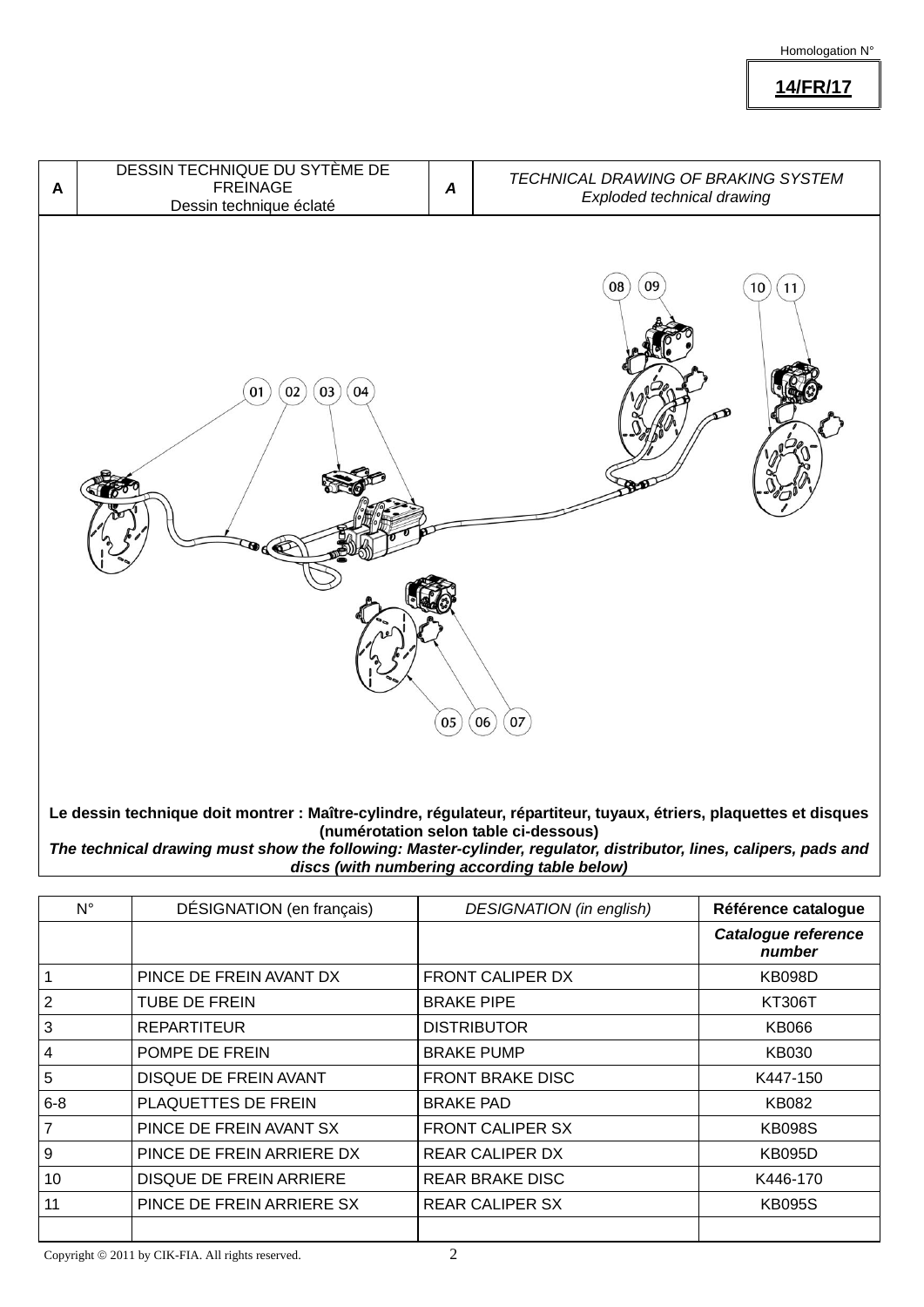### **14/FR/17**

| B | DESCRIPTION TECHNIQUE DU SYTÈME DE<br><b>FREINAGE</b>                             |                                        | B | TECHNICAL DESCRIPTION OF BRAKING SYSTEM |                         |                           |
|---|-----------------------------------------------------------------------------------|----------------------------------------|---|-----------------------------------------|-------------------------|---------------------------|
|   | Régulateur de freinage<br><b>Braking regulator</b>                                | oui / yes<br>$\boxtimes$<br>non/no     |   |                                         | Emplacement<br>Location |                           |
|   |                                                                                   | <b>Avant / Front</b>                   |   | Arrière / Rear                          |                         |                           |
|   | Nombre de maîtres-cylindres<br>Number of master cylinders                         | <u>1</u>                               |   |                                         | <u>1</u>                |                           |
|   | Alésage Ø<br>Bore Ø                                                               | 22,2 mm                                |   |                                         | 22,2<br>mm              |                           |
|   | Nombre de pistons<br>Number of pistons                                            | 1                                      |   | Par étrier<br>Per caliper               | 1                       | Par étrier<br>Per caliper |
|   | Alésage Ø de l'étrier<br>Caliper bore Ø                                           | $25$ mm                                |   |                                         | 22,2 mm                 |                           |
|   | Nombre de plaquettes<br>Number of pads                                            | $\overline{2}$                         |   | Par étrier<br>Per caliper               | $\overline{2}$          | Par étrier<br>Per caliper |
|   | Nombre d'étriers<br>Number of calipers                                            | $\mathbf{1}$                           |   | Par roue<br>Per wheel                   | $\overline{2}$          |                           |
|   | Matériau des étriers<br>Caliper material                                          | <b>ALU</b>                             |   |                                         | <b>ALU</b>              |                           |
|   | Disques ventilés<br>Ventilated discs                                              | oui / yes<br>$\boxtimes$<br>non $/$ no |   | oui / yes<br>$\boxtimes$<br>non/no      |                         |                           |
|   | Épaisseur du disque neuf<br>Thickness of new disc                                 | $3 \text{ mm}$                         |   | $+/- 1$ mm                              | $3,5$ mm                | $+/- 1$ mm                |
|   | Ø extérieur du disque<br>External Ø of the disc                                   | $150$ mm                               |   | $+/- 1.5$ mm                            | 170 mm                  | $+/- 1.5$ mm              |
|   | Ø extérieur de frottement<br>des plaquettes<br>External Ø of pads rubbing surface | 149 mm                                 |   | $+/- 1.5$ mm                            | 169 mm                  | $+/- 1.5$ mm              |
|   | Ø intérieur de frottement des<br>plaquettes<br>Internal Ø of pads rubbing surface | 89 mm                                  |   | $+/- 1.5$ mm                            | $109$ mm                | $+/- 1.5$ mm              |
|   | Longueur hors-tout des plaquettes<br>Overall length of the pads                   | 60 mm                                  |   | $+/- 1.5$ mm                            | 60 mm                   | $+/- 1.5$ mm              |

**Photo du frein avant : étriers et disques seulement**  *Photo of front brake: calipers and discs only* 

### **Photo du frein arrière : étrier(s) et disque(s) seulement**  *Photo of rear brake: caliper(s) and disc(s) only*